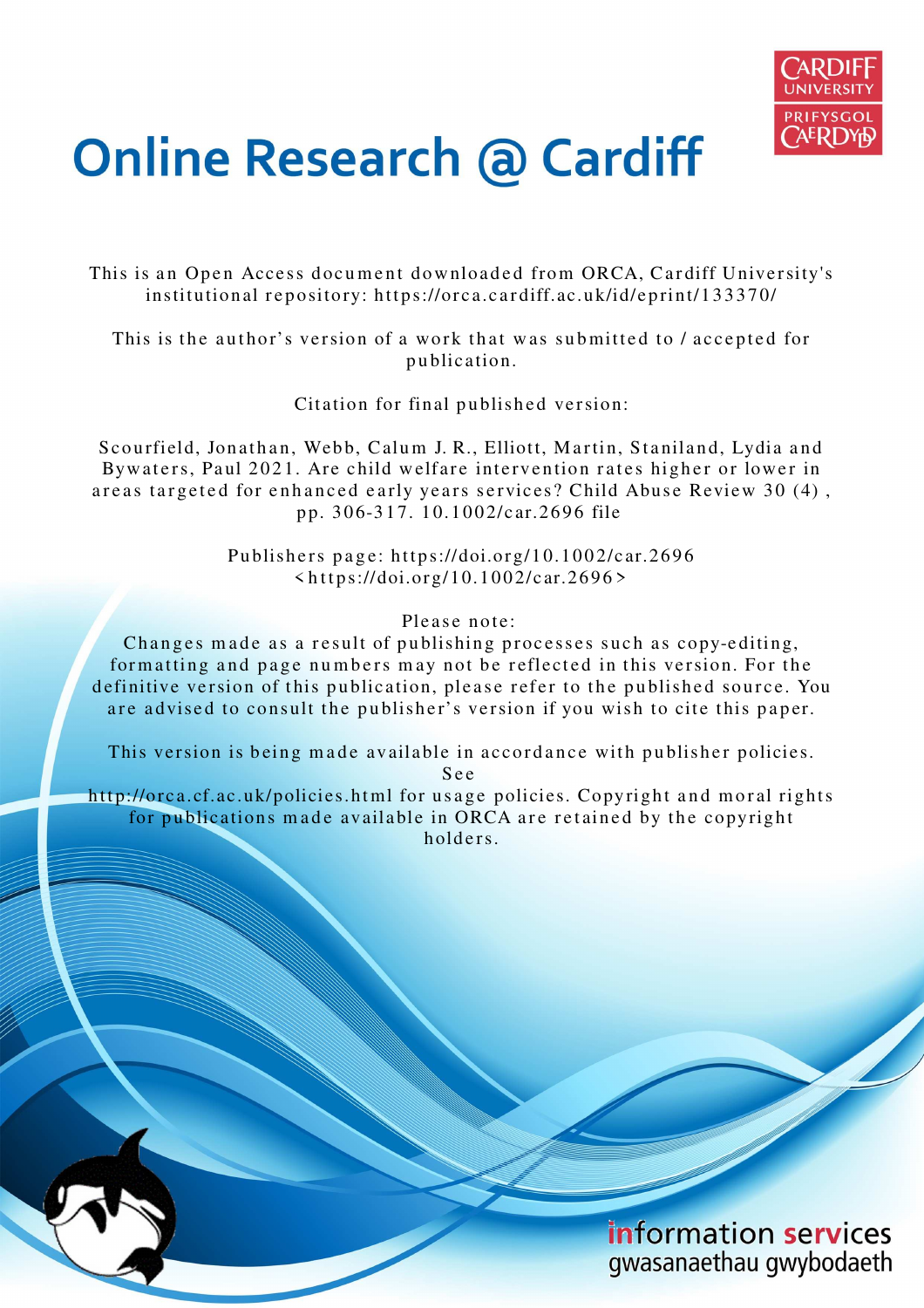# **Are child welfare intervention rates higher or lower in areas targeted for enhanced early years services?**

#### **Abstract**

Flying Start is an enhanced early years programme in Wales which is targeted at areas where a high proportion of households with children are recipients of income-related benefits or tax credits. Child protection interventions are known to be concentrated in more deprived areas. Flying Start could have the effect of reducing risk to children or conversely it could result in more children coming to the attention of social services. Administrative data were used to identify children in public care and on child protection registers in Wales on 31 March 2015 and also to identify lower super output areas covered by Flying Start services. Child welfare intervention rates were examined and comparison made between areas within deprivation quintiles where Flying Start was operating and areas where it was not. In areas where Flying Start services are provided, child welfare intervention rates are higher than in areas where they are not, after controlling for multiple deprivation. Further work is needed to establish why child welfare intervention rates are higher in Flying Start areas and what effect there might be longer term.

#### **Key Messages**

- In Wales there is a 'social gradient' in the rates at which local authorities intervene by placing children in statutory care or making them subject to child protection procedures. For each step increase in relative deprivation there is a corresponding increase in intervention rates.
- In areas where Flying Start enhanced early years services are provided, child welfare intervention rates are higher than in areas where they are not, after controlling for area-level deprivation.
- The link between poverty and risk to children needs to be more clearly acknowledged in the child protection process.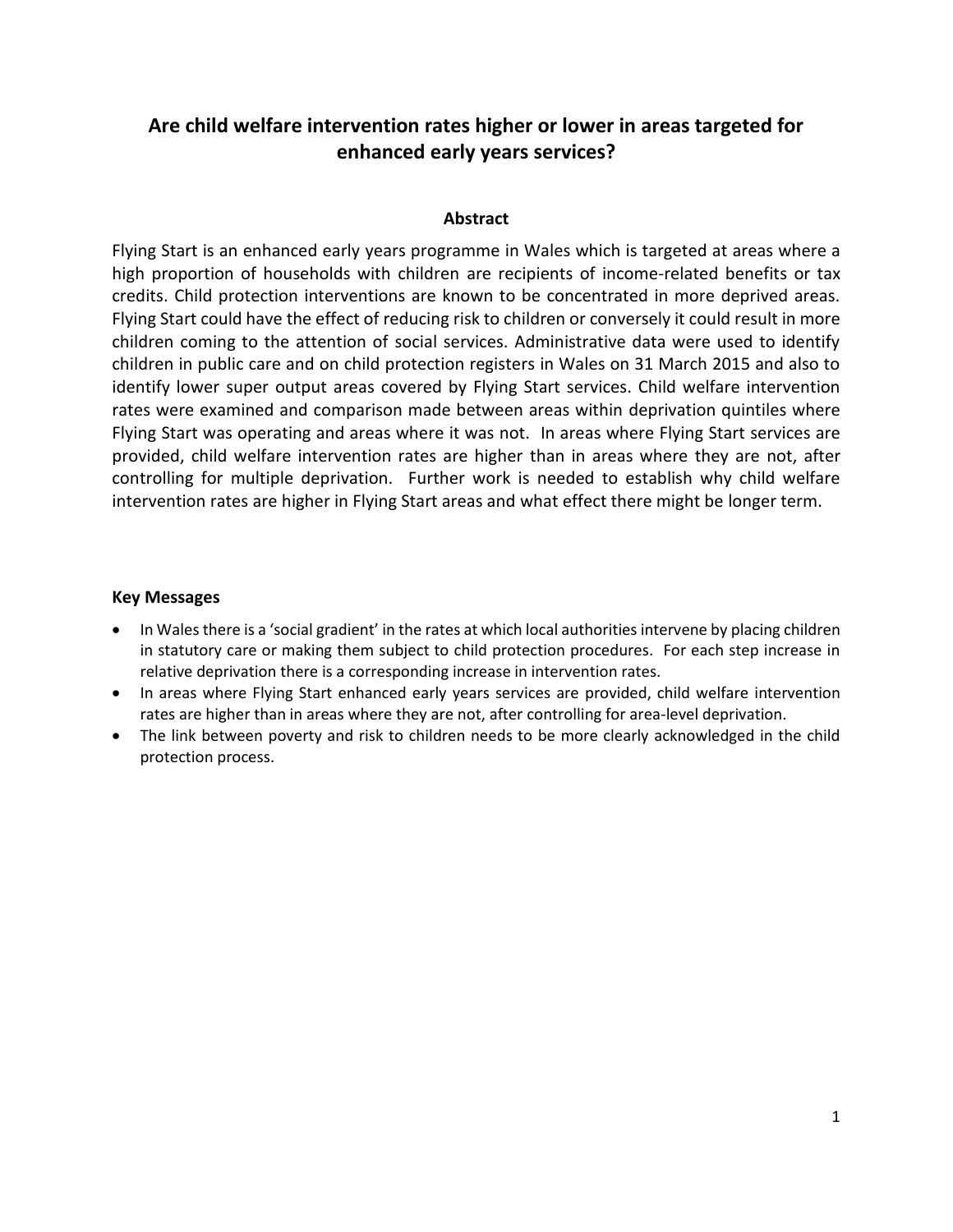#### **Introduction**

Enhanced early years programmes, such as Head Start in the United States, Sure Start in England and Flying Start in Wales aim to reduce inequalities in child development and parenting skills. As well as having a long-term economic impact (Garces, Thomas and Currie, 2002; Heckman and Raut, 2016), which is their main aim, these changes in parents and children would be expected to pay off in terms of preventing harm to children, leading to a reduced need for intervention from child protection agencies (Green et al., 2014). However, it is also possible that enhanced child and family services could mean more vulnerable children being identified and referred to social services and therefore higher levels of intervention to protect children. This article explores this issue in Wales, with reference to Flying Start, on a cross-sectional basis. The study takes deprivation into account because Flying Start is targeted on more deprived areas. International evidence shows a strong relationship between deprivation and child maltreatment (Bywaters et al., 2016) and studies in the four nations of the UK have found much higher levels of child welfare intervention in more deprived areas (Bywaters et al., 2020).

Flying Start is a Welsh early-years programme, aiming to improve life opportunities and outcomes for children in the most deprived areas of Wales (Welsh Government, 2016). It is comprised of four key elements: free high quality, part-time childcare for 2-3-year-olds; enhanced health visiting services, with one health visitor per 110 children; access to parenting support; and support for children's speech, language and communication skills. Flying Start's long-term goal is to tackle income inequality by reducing the size of the population with low skills, although the programme does not attempt to tackle all areas of child poverty. The aim of longerterm reduction in 'low skills' encompasses language ability, social skills such as the ability to function in groups and educational performance such as in reading and maths (Welsh Government, 2014a). International evidence would suggest the economic benefits of enhanced early years provision can be felt longer-term and even inter-generationally (Heckman and Raut, 2016).

This programme in its current form has been in place since 2006/7. The Government's aim up to the 2016 election was to increase the number of children benefitting from the scheme over time. Flying Start has been very successful in exceeding its targets for increased numbers, with 23,579 children benefitting from the scheme in 2012/13 and 37,260 in 2014/15 (Welsh Government, 2014b; 2016). Originally, local authorities were allocated grants based on the catchment areas of schools within the most deprived areas. However, due to Flying Start's expansion from 2011 onwards, this criterion changed. Instead, local authorities' allocation of funding is calculated based on the approximate number of children under the age of 4 years old within a lower super output area who are living in a household in receipt of income related benefits or tax credits. A lower super output area (LSOA) is a spatial unit with minimum population of 1000 and mean of 1500. This expansion of Flying Start from 2011 onwards also encompassed an outreach component, meaning that children residing outside of defined Flying Start areas, and who are in need of support, can access some or all Flying Start Services available in their Local Authority.

The Flying Start programme has been evaluated by the Welsh Government (e.g. 2010; 2013; 2017; 2018; 2019a). These reports have assessed the effectiveness of the programme's ability in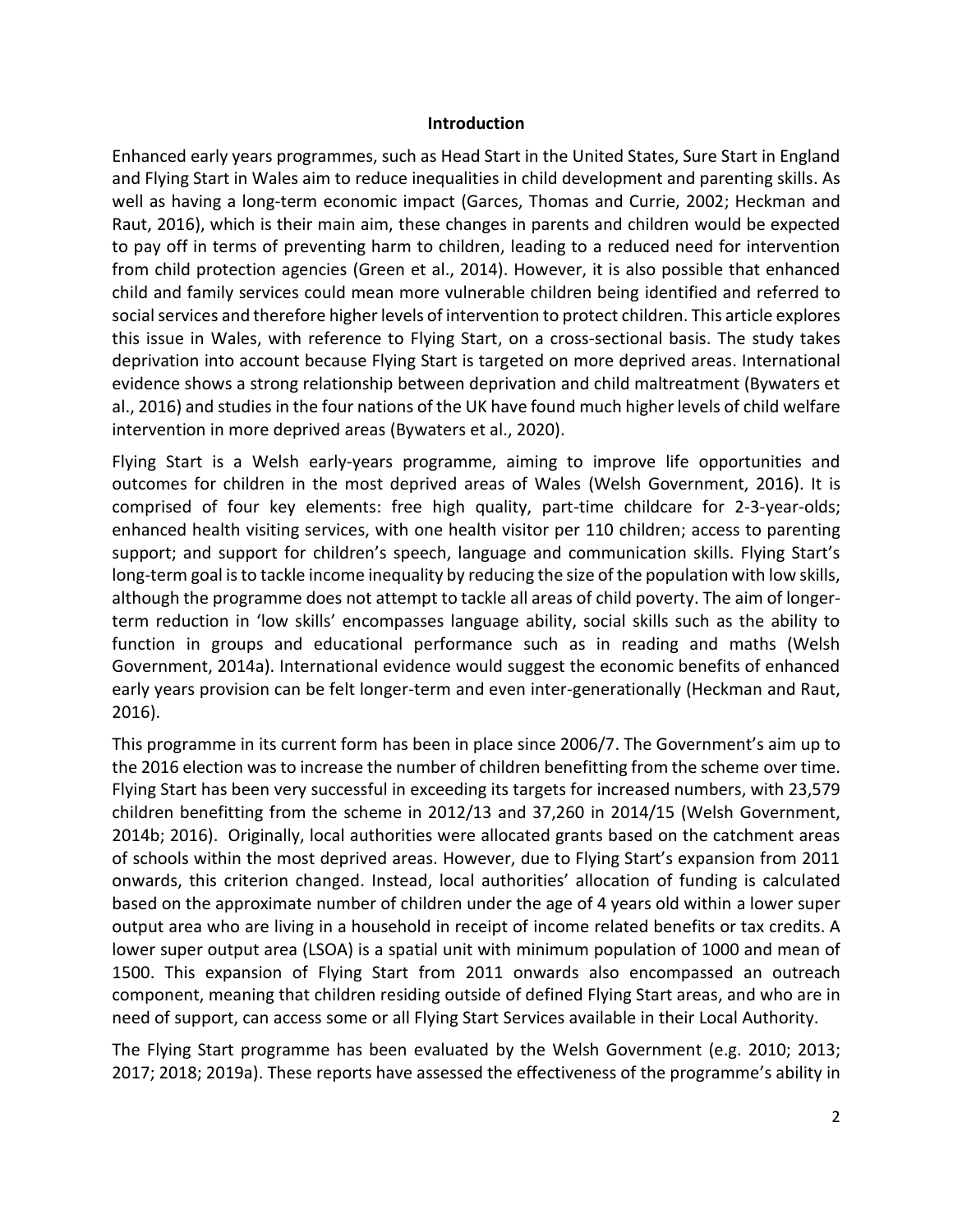creating the conditions required for later improvements in life chances whilst also giving an evaluation of the impacts, outcomes and recommendations. The 2010 report focuses mainly on the effectiveness in addressing the children most in need, considering the ways in which support is delivered, barriers to effectiveness and value for money. The report found that the programme had been effective with this group in several respects, including: increased and higher levels of take up; engagement with families who are difficult to reach or have limited involvement with services; successfully engaging parents in the lives of their children; and earlier identification of problems. A further report found that educational outcomes had been improving at a faster rate in Flying Start areas than in non-Flying Start areas, although this difference could not confidently be attributed to the presence of Flying Start (Welsh Government, 2017). The most recent evidence on Flying Start outcomes is the most robust to date, albeit based on only one local authority, as it includes analysis of individual-level linked administrative data over several years, taking into account actual receipt of Flying Start services (Welsh Government, 2014, 2019a). Although there are methodological caveats, the analysis suggests a possible protective effect of Flying Start on low birth weight, births to teenage mothers, hospital admissions and primary school absences.

The specific issue explored in this paper is what rates of child welfare intervention are found in Flying Start areas, compared with those areas without Flying Start but within the same quintile of multiple deprivation. The term 'child welfare intervention' is used here to mean statutory intervention in family life, namely children being on the child protection register or looked after by the local authority (i.e. in care). This question arises from the recent UK evidence that at both local authority and lower super output area level there is a strong association between multiple deprivation and rates of child welfare intervention (Bywaters, 2015; Bywaters *et al*., 2020), which reinforces what is known from international evidence (Doidge et al, 2017; Slack et al. 2017; Kim and Drake, 2018). There is a complex relationship between child maltreatment and deprivation. A 'contributory causal' relationship has been claimed by Bywaters et al. (2016, p.4) on the basis of an evidence review. The two identified mechanisms are direct effects, resulting from insufficient resources for good enough child health and development, and indirect effects via parental stress, interconnected with factors that can contribute to difficult and damaged childhoods, such as parental mental illness, domestic violence and substance misuse. Neighbourhood factors, such as supportive social networks and/or physical environments, can also be protective against child harm and may be less evident in deprived communities (Maguire-Jack and Font, 2017).

In examining child welfare interventions in Flying Start areas, the presence of enhanced early years services could feasibly help reduce stress in families and perhaps improve parents' and children's resilience. This could result in reductions in state child protection activity, as Green *et al*. (2014) found to be the case for Early Head Start services in the US. However, it is also quite possible that the increased contact with early years professionals in those communities targeted for enhanced services could result in higher rates of child protection referral, because more children in vulnerable situations are identified (see Beecham and Sinclair, 2007). Given the evidence summarised above about higher levels of child protection intervention in more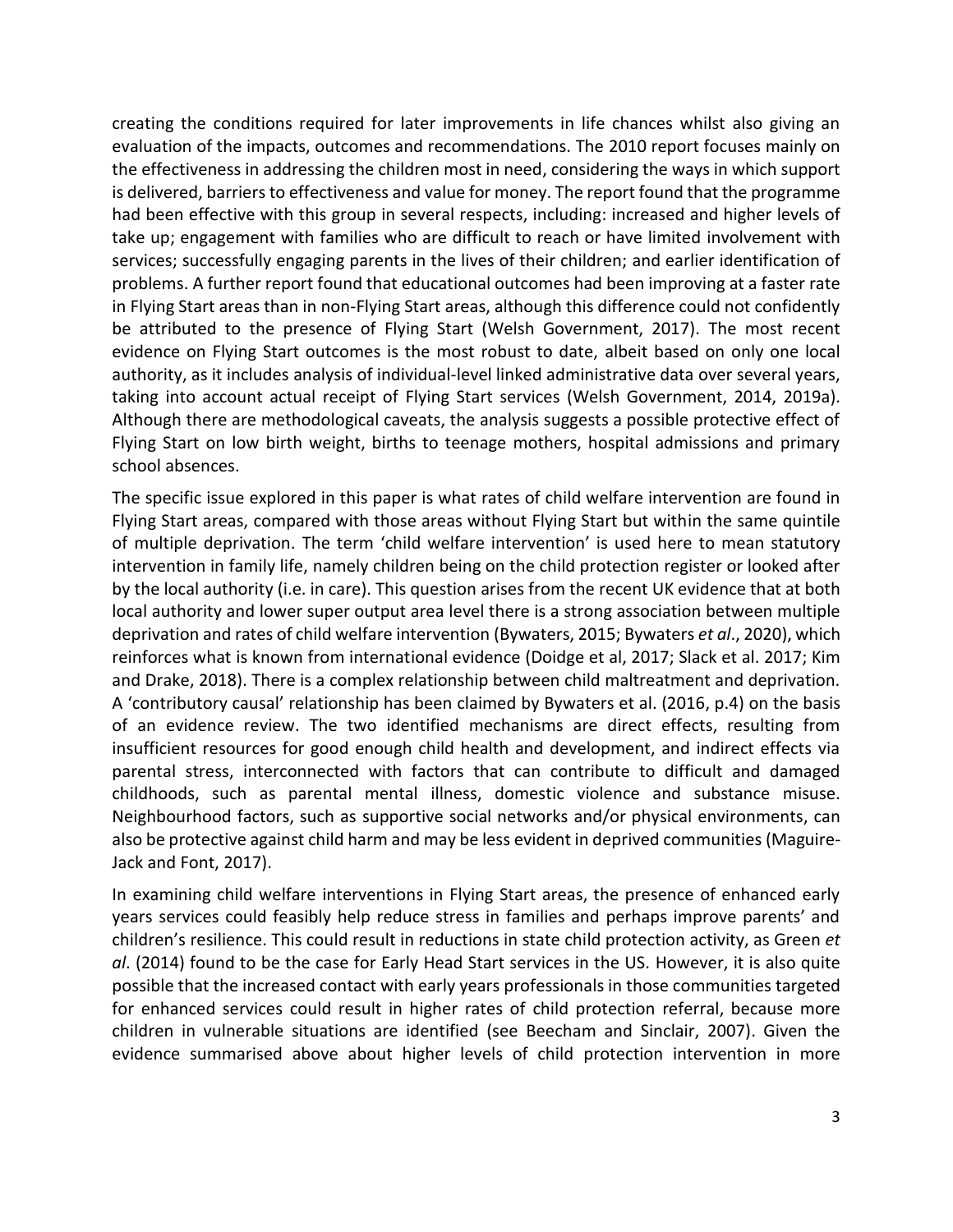deprived areas, it is important to take deprivation into account when comparing areas with and without Flying Start services.

Prevention of child welfare intervention – child protection involvement and children becoming looked after - is not claimed by the Welsh Government to be one of the aims of Flying Start, and therefore not addressed in its evaluations of the programme to date. However, the programme is referenced as relevant to the Government's aim of reducing the need for children to be in care, insofar as it can help prevent difficult experiences in childhood (Welsh Government, 2019b).

#### **Methods**

The data used within this study originate from three sources. Firstly, a list of which LSOAs were covered by Flying Start in 2014-15 was supplied by the Welsh Government. The list is of areas where families were eligible for Flying Start services and does not reflect actual family engagement levels. Local Flying Start services have some discretion in practice, with some departing slightly from the Welsh Government list of LSOAs and using local intelligence about areas of need. Secondly, an anonymised individual-level dataset of children 'looked-after' in Wales on the census date of  $31<sup>st</sup>$  March 2015 was provided, also by the Welsh Government. This was from the routinely-collected SSDA903 dataset on children looked after by local authorities (see McGrath-Lone *et al*., 2016 for a profile of the very similar English version). The children looked after in Wales on 31 March 2015 include 11% who are placed at home with parents, so not all are in out-of-home care, although the large majority are. Thirdly, the 22 local authorities in Wales supplied anonymised individual-level data on children on the child protection register on  $31^{st}$  March 2015, derived from the routinely-collected Children in Need census (now re-named Children Receiving Care and Support Census).

The data used in the article for child protection registration and children looked-after combined come from just 20 Welsh local authorities. This is because there was a substantial amount of missing LSOA data on children looked after from two local authorities, Ceredigion and Vale of Glamorgan. Consequently, the analysis represents a sample of 1784 out of a Welsh total of 1909 LSOAs (93%). Two of the LSOAs with Flying Start operating could not be matched by LSOA code to the child welfare intervention data, thus were removed, meaning that the analysis uses 467 LSOAs with Flying Start operating, rather than all 469.

As noted earlier, the spatial unit used in the analysis was the lower super output area (LSOA). In order to compare the rates of child welfare between Flying Start and non-Flying-Start LSOAs it was important to control for deprivation, since Flying Start is targeted on the most deprived areas and these are also the communities where we would expect there to be higher rates of child welfare intervention. As already noted, Flying Start services are allocated using a single measure of deprivation, namely the number of households on income related benefits and tax credits in an LSOA. To control for deprivation in the analysis of child welfare rates, we used the most commonly used measurement of area-level multiple deprivation in Wales for policy, practice and research, namely the Welsh Index of Multiple Deprivation (WIMD). This is the Welsh Government's official measurement of relative deprivation within smaller areas of Wales (Welsh Government, 2014c). An LSOA's WIMD rank is created from a weighted sum score for each of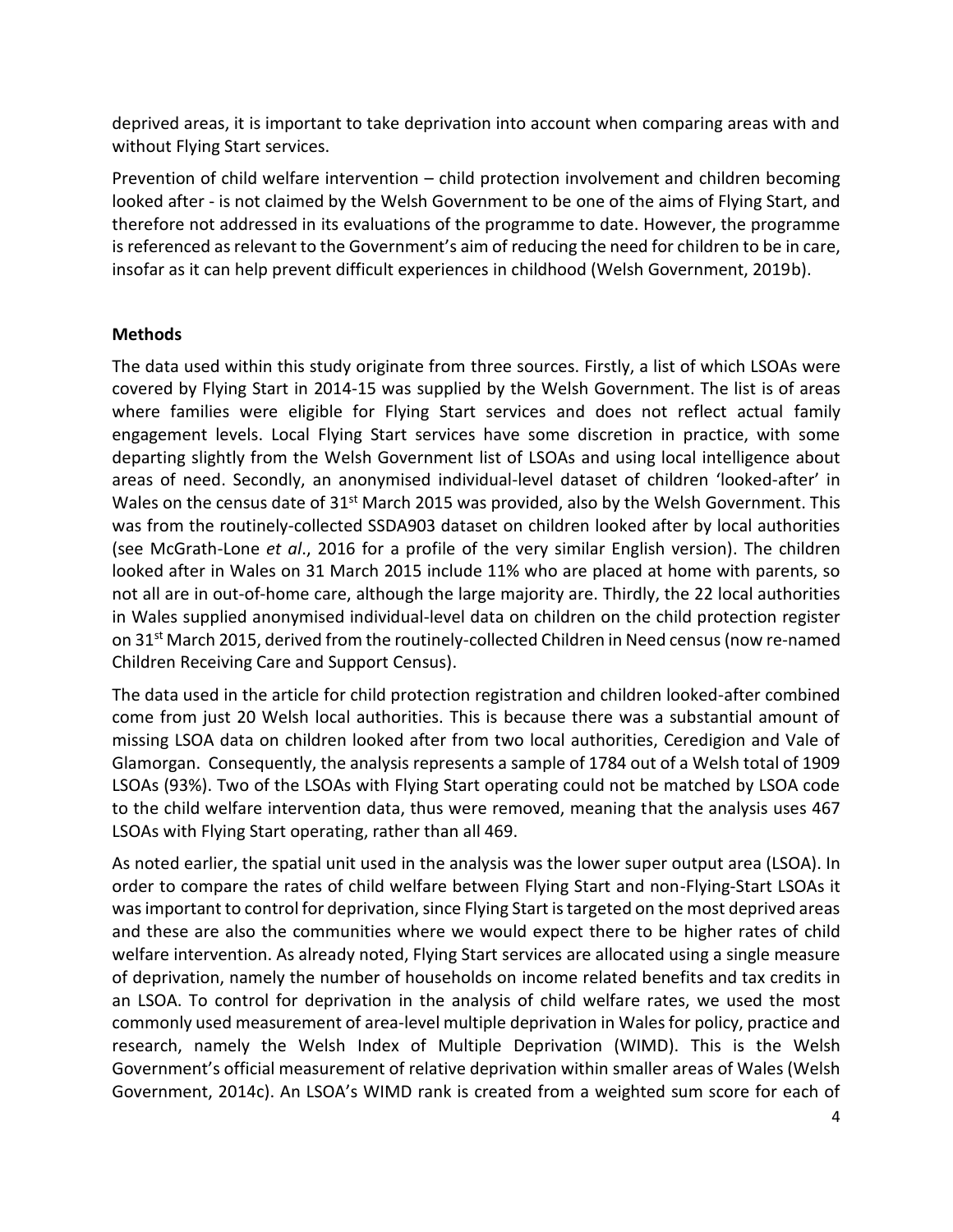eight domains, weighted on importance. The eight domains and their weightings are as follows: income 23.5%, employment 23.5%, health 14.0%, education 14.0%, access to services 10.0%, community safety 5.0%, physical environment 5.0% and housing 5.0%. As well as being used by some researchers (e.g. Dunstan, Fone, Glickman and Palmer, 2013), the WIMD is heavily used for service planning, for example in the allocation of funding to local authorities and planning of neighbourhood police resourcing (see Welsh Government 2014c for more information on the WIMD).

LSOAs were banded into quintiles of multiple deprivation, with each quintile representing approximately 20% of the population within Wales. The analysis focused on the difference in rates of 'looked after' children and child protection registrations by Flying Start operation and multiple deprivation quintile. Child welfare intervention rates were calculated as number of children in care or on child protection registers (i.e. these two numbers combined) per 10,000 child population. Rates were calculated for children aged 0-3, because Flying Start is an earlyyears programme. The estimated mid-year populations from 2014 were used, as the nearest estimation to the 31 March 2015 census point.

In order to test the statistical significance of the results three multilevel negative binomial regression models were created, predicting intervention rates by deprivation quintile, Flying Start service, and the interaction between deprivation and Flying Start service. This allowed for the analysis to control for the clustering effects of local authority membership with the inclusion of random effects (Robson & Pevalin, 2015). Analysis was conducted with R software. The Generalized Linear Mixed Models using Template Model Builder package *glmmTMB* (Brooks, et al. 2017) was used to fit multilevel regression models. Data tidying and plotting made use of multiple *tidyverse* packages (Wickham, et al. 2019). Alkaike Information Criterion (AIC) estimators were used to identify improvements in the models (Burnham & Anderson, 2004) and marginal effects were extracted and plotted using the *ggeffects* (Lüdecke, 2018) and *ggplot* (Wickham, et al. 2019) packages to identify which LSOAs had significantly different average intervention rates conditional on their Flying Start services and level of deprivation.

#### **Results**

The mean rate by lower super output area for children aged 0-3 on the child protection register on 31 March 2015 was 65 per 10,000 children, but there is considerable variation between LSOAs, with the standard deviation being 128, and many areas have no children on the child protection register at all, as indicated by the inter-quartile range being 108. A similar distribution was found for rates of children looked after aged 0-3 on 31 March 2015 (mean 59; SD 122; IQR 95). Figure 1 represents rates per 10,000 for both children looked after and those on the child protection register, aged 0-3, by multiple deprivation quintile. The graph clearly shows a social gradient. For child protection registrations, there is a 16-fold increase in rates between the least deprived quintile and the most. The rates for all children looked after are 10.6 times higher in the 20% most deprived neighbourhoods than in the 20% least deprived. Similar gradients were observed for all-age children (see *Authors*, 2017). Figure 1 clearly illustrates the relationship between living in a poor neighbourhood and the likelihood of being the subject of local authority intervention.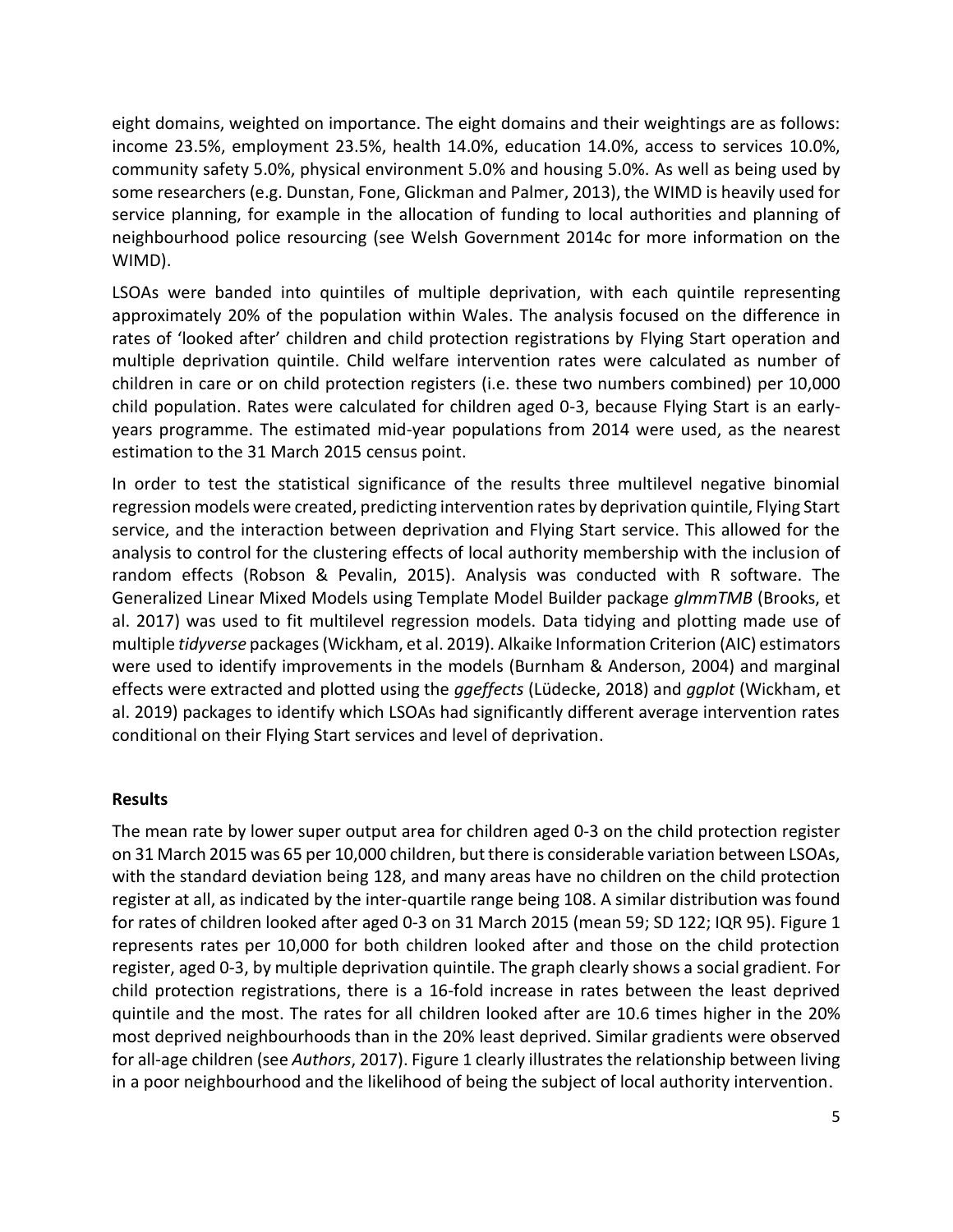Figure 2 shows the percentage of the lower super output areas (LSOAs) within each multiple deprivation quintile that have Flying Start operating. As would be expected, the more deprived the LSOA quintile, the more LSOAs there are with Flying Start operating within them. There is a social gradient, albeit not a linear one. Less than 1% of the 20% least deprived LSOAs in Wales have Flying Start provision.

[Insert Figure 1 about here]

[Insert Figure 2 about here]

Table 1 shows the combined head count and rates per 10,000 for children aged 0-3 on the child protection register or looked after by the local authority, for areas with and without Flying Start, by deprivation quintile. The table and figure 3 show that areas with Flying Start had higher intervention rates than those without, apart from quintile 1 where the number of children aged 0-3 living in Flying Start areas is too small (n=125) for this to be a meaningful result. The same pattern was found when children looked after and children on the child protection register were considered separately.

[Insert Table 1 and Figure 3 about here]

A multilevel regression analysis of the data confirms that the difference in average neighbourhood rates of child welfare interventions in Flying Start and non-Flying Start was statistically significant in all but the most deprived 20 per cent of LSOAs. Table two shows three regression models that estimate the rate of child welfare interventions in a neighbourhood by their deprivation quintile (model 1), whether the neighbourhood has Flying Start services (model 2), and the interaction between deprivation quintile and Flying Start services (model 3). The addition of Flying Start to the model resulted in a reduction of around 21 in the model AIC, indicating a strong improvement in model fit. The addition of an interaction effect in model 3 resulted in a decrease of 3.6 in the AIC value, indicating a weak improvement in model fit (Burnham & Anderson, 2004). Deprivation quintile, Flying Start services, and the interaction between deprivation quintile and Flying Start service all had statistically significant associations with neighbourhood intervention rates.

The models suggest that a Flying Start service was associated with a 43 per cent increase in interventions in a neighbourhood's expected intervention rate after controlling for deprivation (exp<sup>0.358</sup>). In less deprived neighbourhoods the increase associated with Flying Start services was higher, a 133 per cent increase in the second least deprived quintile compared to non-Flying Start LSOAs in the same quintile. In more deprived neighbourhoods the increase was smaller and, in the case of the most deprived quintile, not statistically significant. In the most deprived 20 per cent of neighbourhoods the non-significant increase in child welfare interventions associated with Flying Start was 29 per cent. Figure 4 illustrates the relationship between deprivation and Flying Start services with standard error ribbons at the 95 percent level of confidence. Overlapping standard error ribbons indicate a non-significant difference.

[Insert Table 2 and Figure 4 about here]

An alternative but equally valid interpretation of this result is that the presence of Flying Start centres is associated with a significant decrease in the socioeconomic gradient of child welfare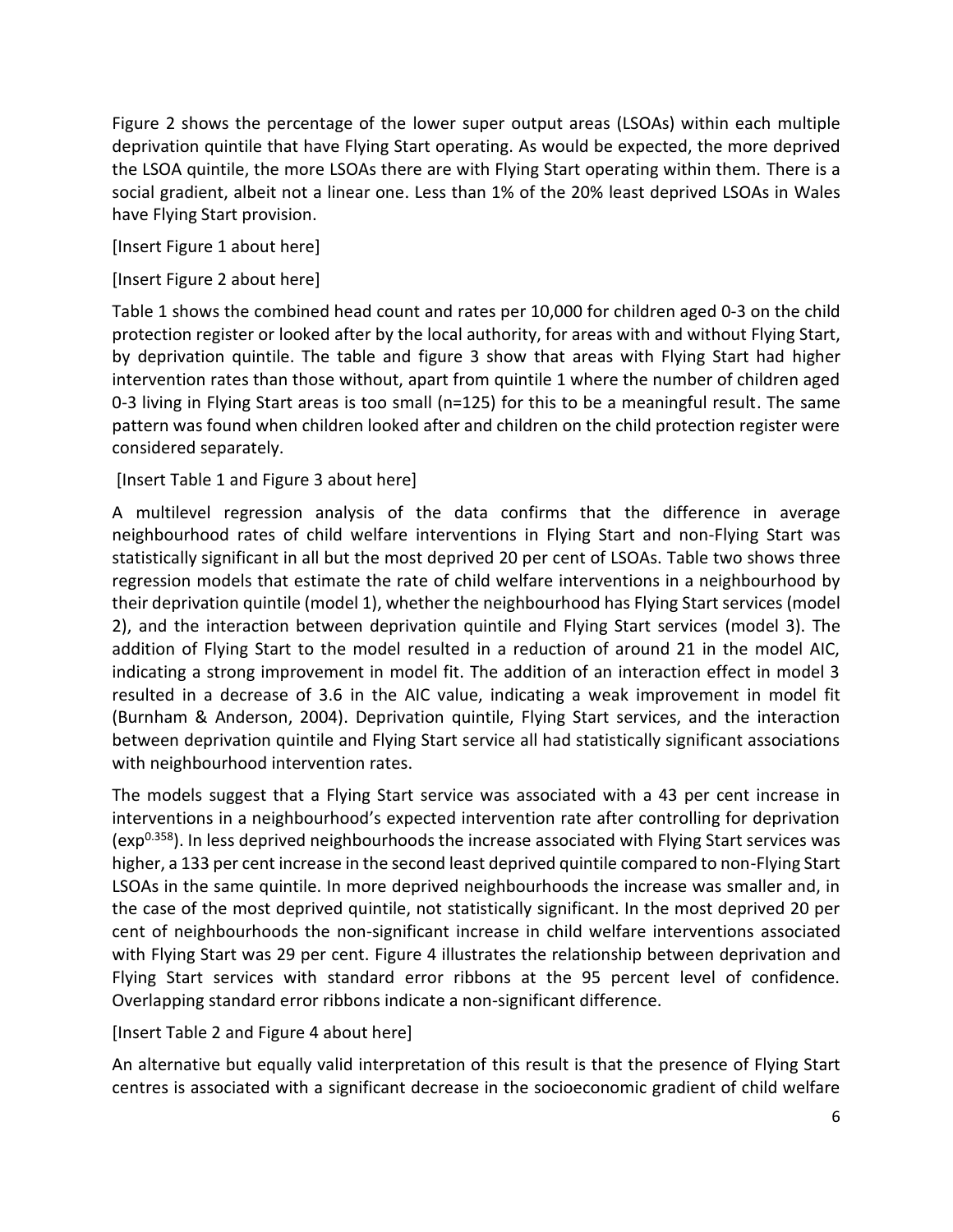interventions because of greater levels of intervention in less deprived neighbourhoods. While interventions overall increase, the socioeconomic disparities in intervention rates between neighbourhoods decrease. This is indicated by the 'flatter' line across deprivation quintiles in figure 4 for Flying Start areas. In non-Flying Start LSOAs, there was around a 60 per cent increase in interventions for each increase in deprivation quintile. By contrast, in Flying Start LSOAs this increase was only 30 per cent per deprivation quintile.

#### **Discussion**

The analysis of administrative data shows that there is a clear social gradient for child welfare intervention in Wales, as has been found elsewhere in the UK (Bywaters et al., 2020). When the enhanced early years programme Flying Start is considered, we see higher levels of child welfare intervention in areas where Flying Start operates than in areas where it does not, after controlling for area-level multiple deprivation. In less deprived neighbourhoods the increase associated with Flying Start services was higher. It needs to be remembered that this analysis is cross-sectional only and there is no comparison of intervention rates in these areas before and after the establishment of Flying Start.

There are a few plausible explanations for the finding. Firstly, it is possible that the measure of deprivation used for Flying Start, namely the numbers of households receiving income-related benefits, is a better predictor of high need in families and risk to children than the Welsh Index of Multiple Deprivation; i.e. economic resources, rather than other markers of deprivation, are the most important driver of socioeconomic inequalities in child welfare. Analysis by Endicott (2019) compared the ability of each of the separate WIMD deprivation domains and overall multiple deprivation to predict child protection registration rates. This analysis showed that income was indeed the strongest predictor of all the domains, but there was very little difference between income deprivation and overall multiple deprivation ( $R^2$ =0.28 compared with  $R^2$ =0.27).

Another possible explanation is that the additional professional contact with children in Flying Start areas could be resulting in more referrals to Children's Services about potential harm and these increased referrals follow through to more intervention. In other words, increased surveillance of families leads to increased protective intervention and this in turn could have a negative impact on families' voluntary help-seeking and engagement with services. The fact that the increase associated with Flying Start services was higher in less deprived neighbourhoods where there would generally be less surveillance from children's services might support this interpretation.

It should also be noted that the kinds of provision Flying Start currently employs (child care for 2-3-year-olds, health visiting and parenting support) are not meant to directly address – at least in the short term - the material deprivation that is the basis for these areas being selected for help. This is because Flying Start's focus is child development and its impact is meant to be on the next generation of adults, by reducing the chances they will grow up with low skills, via help with their development in the early years.

Another important point to note is that although families involved in child protection processes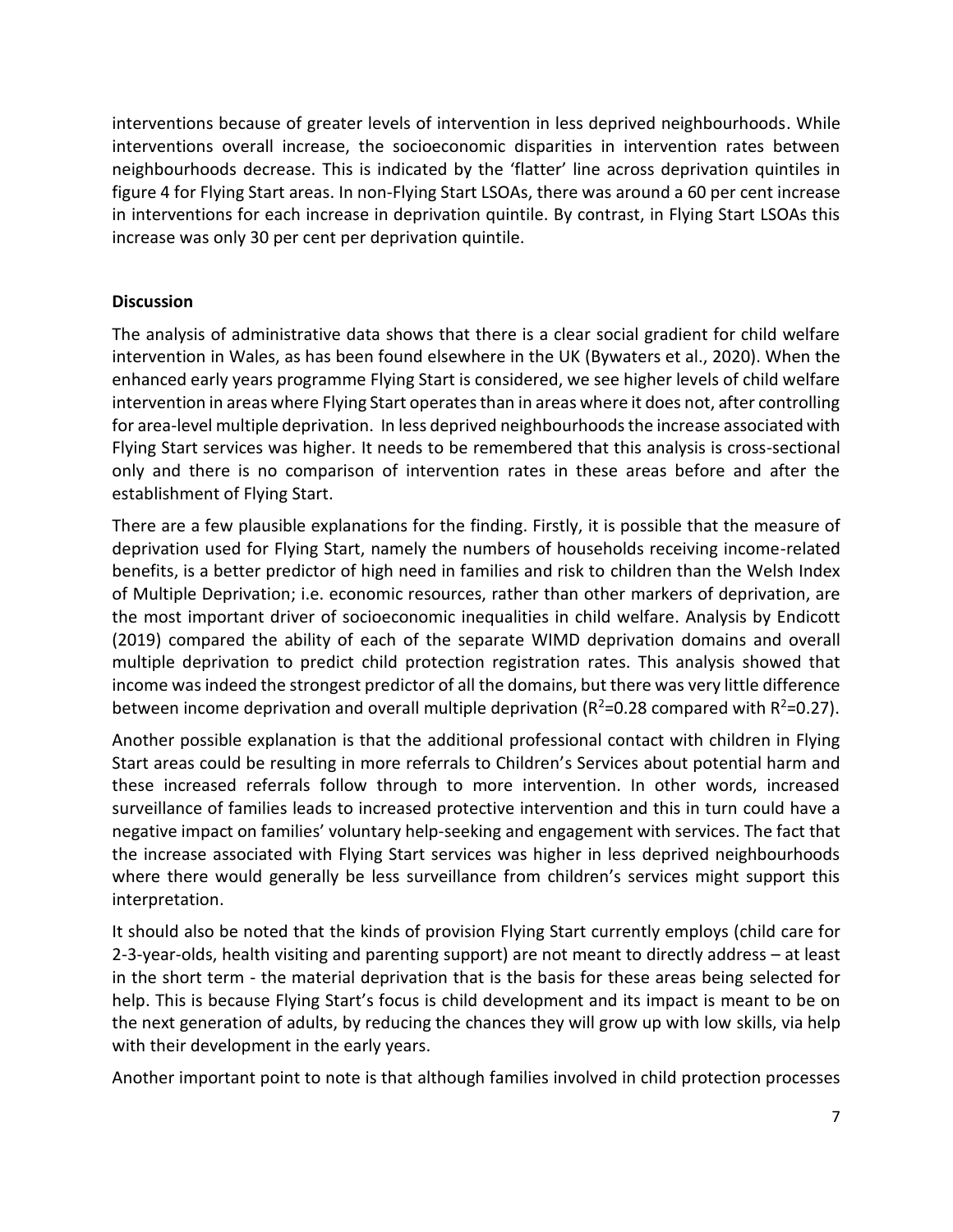can receive services such as parenting support and child care through Flying Start, the programme is not designed to directly address the key issues for child maltreatment of parental mental ill health, domestic abuse and substance misuse.

Yet another issue is that in some areas there could possibly be a lag effect, if Flying Start has not been operational for long. There is some strong evidence that the strongest impacts of enhanced early years initiatives are felt longer term (Garces et al., 2002; Heckman and Raut, 2016: Institute for Fiscal Studies, 2019).

It is possible, therefore, that although Flying Start might bring important societal benefits, both in the shorter term in terms of health and child development, and potentially the longer term in terms of health and social mobility, as similar programmes have achieved in other countries, it may not be best suited to helping the families who are at risk of child protection interventions.

There are certainly limitations to this analysis. Most importantly, we have not considered intervention rates before and after Flying Start was initiated, to assess change over time. What we know from publicly available aggregate data (e.g. Elliott, 2018; Thomas, 2018) is that the rate of children coming into care in Wales, as elsewhere in the UK, has been increasing year on year in the last two decades. It is therefore unlikely that Flying Start areas will have seen a decrease in state intervention over time. However, it is possible they may have seen a less marked increase than similar areas without Flying Start provision, because services have proved to be preventative. Other limitations are that the list of LSOAs is not exact, with discretion over area eligibility being used in some local authorities, and the list does not reflect levels of actual family engagement with Flying Start. Also, because of the outreach agenda since 2011, some children in non-Flying Start areas could have received Flying Start services. The analysis has also not considered the impact of earlier support in the early years on older children's child protection or looked after rates.

In future research, it would important to explore practices of referral to social services in detail, both by looking at quantitative administrative data at LSOA level and also by conducting qualitative research in Flying Start and other relevant services. Most importantly, future research needs to consider change over time since the introduction of Flying Start through longitudinal studies. The linkage of individual-level administrative data, including social services routine data, should have potential in this regard.

The analysis presented in the paper emphasises again the strong association between child welfare interventions and deprivation (Bywaters et al 2020) and highlights the need for policy and practice to address the connection between poverty reduction and the prevention of child maltreatment.

## **Acknowledgements**

We are grateful to the Nuffield Foundation for funding project …… and the …. University scheme ….. for funding the additional work on Flying Start (*details removed for anonymity*). We are also grateful to Welsh Government officials for their help, in supplying data on Flying Start coverage and commenting on the article. Both Welsh Government and individual local authorities also helpfully supplied routine data on child welfare interventions.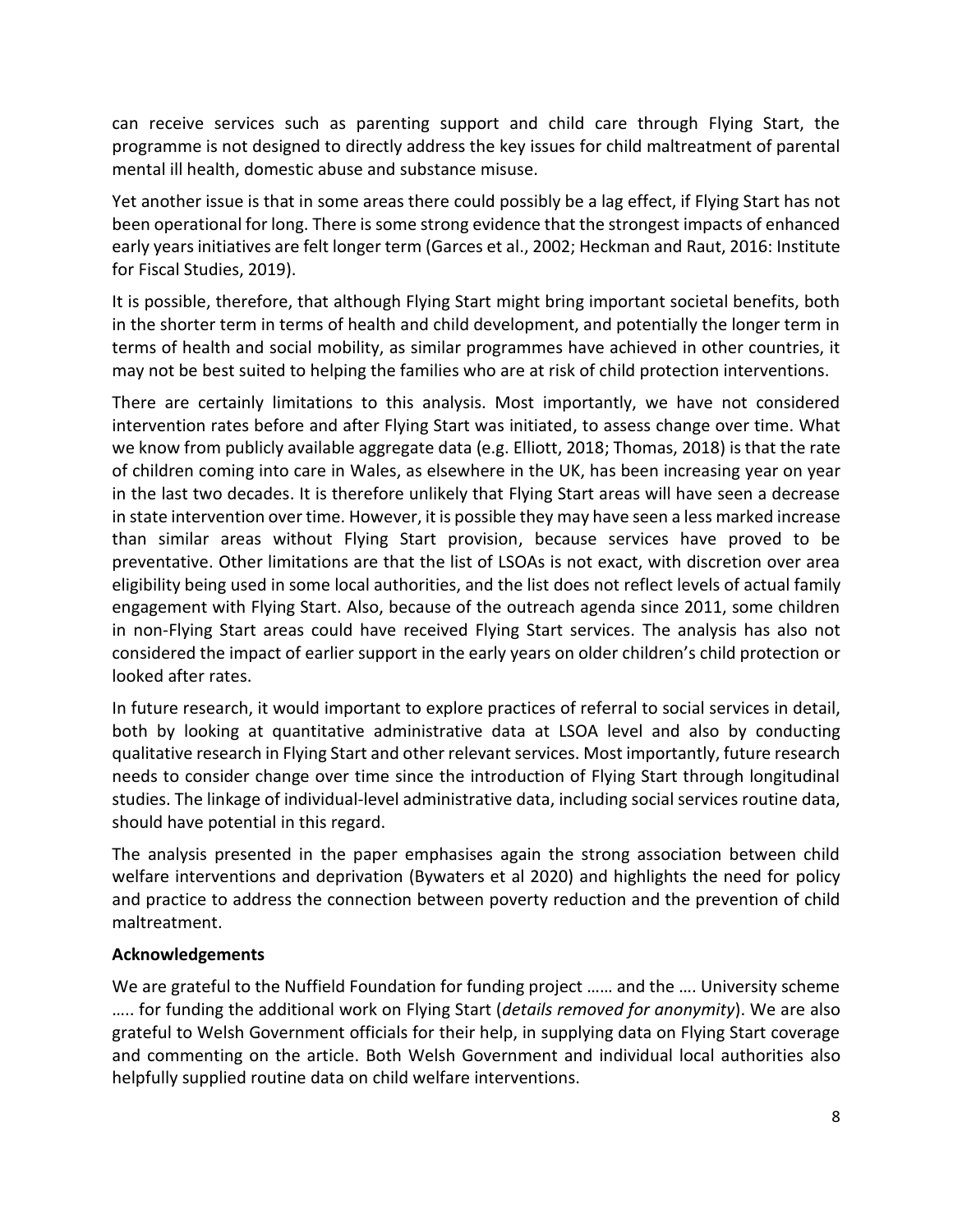### **References**

*Authors (2017) Report on child welfare inequalities in Wales* 

Beecham, Jennifer and Sinclair, Ian (2007) *Costs and Outcomes in Children's Social Care: Messages from Research.* Jessica Kingsley Publishing, London.

Burnham, K. P. & Anderson, D. R. (2004). Multimodel Inference: Understanding AIC and BIC in Model Selection. *Sociological Research & Methods*, 33(2), 261-304. <https://doi.org/10.1177/0049124104268644>

Brooks, M. E., Kristensen, K., van Benthem, K. J., Magnusson, A., Berg, C. W., Nielsen, A., Skaug, H. J., Maechler, M. & Bolker, B. M. (2017). *glmmTMB* Balances Speed and Flexibility Among Packages for Zero-inflated Generalized Linear Mixed Modeling. *The R Journal*, 9(2), 378-400. <https://journal.r-project.org/archive/2017/RJ-2017-066/index.html>

Bywaters, P. (2015) Inequalities in child welfare: Towards a new policy, research and action agenda. *British Journal of Social Work* 45, 1: 6-23.

Bywaters, P., Scourfield, J., Jones, C., Elliott, E., Hooper, J., McCartan, C., Shapira, M., Bunting, L., Daniel, B. (2020) Child welfare inequalities in the four nations of the UK, *Journal of Social Work* 20(2), 193–215.

Bywaters, P., Bunting, L., Davidson, G., Hanratty, J., Mason, W., McCartan, C. and Steils, N. (2016). *The Relationship Between Poverty, Child Abuse and Neglect: An Evidence Review*, York; Joseph Rowntree Foundation.

Doidge, J. C., Higgins, D. J., Delfabbro, P., & Segal, L. (2017). Risk factors for child maltreatment in an Australian population-based birth cohort. Child Abuse & Neglect, 64, 47–60. <http://doi.org/10.1016/j.chiabu.2016.12.002>

Dunstan F, Fone DL, Glickman M, Palmer S (2013) Objectively measured residential environment and self-reported health: A multilevel analysis of UK census data. *PLoS ONE* 8(7): e69045.<https://doi.org/10.1371/journal.pone.0069045>

Elliott, M. (2018). *Looked-after children in Wales: An analysis of the backgrounds of children entering public care*. PhD Thesis, Cardiff University.

Endicott, A. (2019) Exploring rates of child protection registration in wales using the Welsh Index of Multiple Deprivation. MSc dissertation, Cardiff University, Cardiff.

Garces, E., Thomas, D. & Currie, J. (2002). Longer-Term effects of Head Start. *The American Economic Review*. 92 :999–1012

Green, B.L., Ayoub, C., Dym Bartlett, J., Von Ende, A., Furrer, C., Chazan-Cohen, R., Vallotton, C. & Klevens, J. (2014). The effect of Early Head Start on child welfare system involvement: A first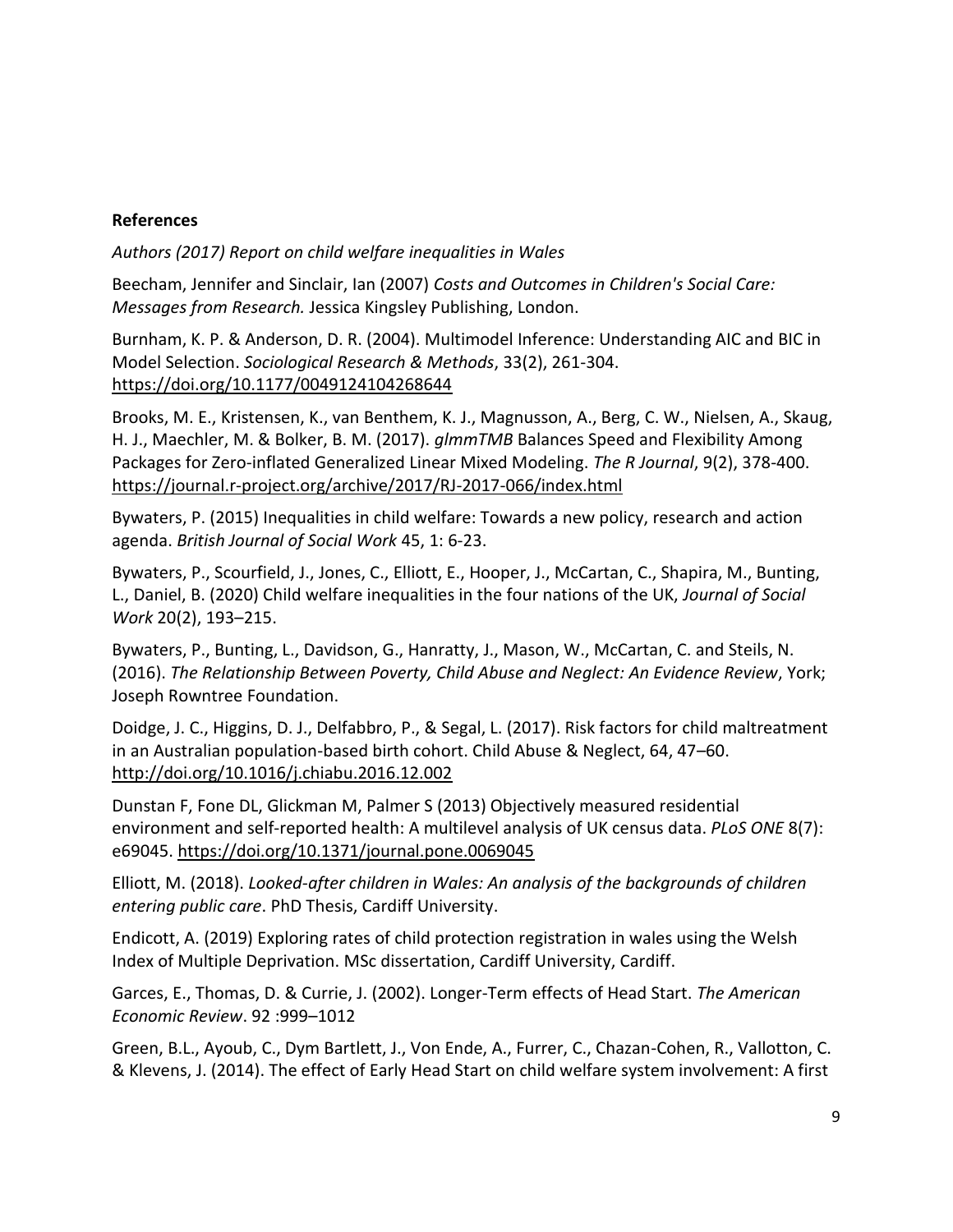look at longitudinal child maltreatment outcomes. *Children and Youth Services Review*, 42: 127- 135.

Heckman, J.J. and Raut, L.K. (2016) Intergenerational long-term effects of preschool-structural estimates from a discrete dynamic programming model. *Journal of Econometrics* 191, 1: 164- 175.<https://doi.org/10.1016/j.jeconom.2015.10.001>

Institute for Fiscal Studies (2019) *The Health Effects of Sure Start*, <https://www.ifs.org.uk/publications/14139>[accessed 20/02/20]

Kim, H., & Drake, B. (2018). Child maltreatment risk as a function of poverty and race / ethnicity in the USA, *International Journal of Epidemiology* Online advance access <http://doi.org/10.1093/ije/dyx280>

Lüdecke, D. (2018). "ggeffects: Tidy Data Frames of Marginal Effects from Regression Models." *Journal of Open Source Software*, 3(26), 772.<https://doi.org/10.21105/joss.00772>

Maguire-Jack, K., & Font, S. A. (2017). Community and Individual Risk Factors for Physical Child Abuse and Child Neglect: Variations by Poverty Status. *Child Maltreatment*, 107755951771180. <http://doi.org/10.1177/1077559517711806>

McGrath-Lone, L., Harron, K., Dearden, L., Nasim, B. and Gilbert, R. (2016) Data resource profile: Children 'looked after' return. *International Journal of Epidemiology* 45, 3: 716-717.

Robson, K., & Pevalin, D. (2015). *Multilevel Modeling in Plain Language.* London: Sage.

Slack, K.S., Berger, L.M. and Noyes, J.L. (2017) Introduction to the special issue on the economic causes and consequences of child maltreatment, *Children and Youth Services Review* 72: 1-4.

Thomas, C. (2018) *The Care Crisis Review: Factors contributing to national increases in numbers of looked after children and applications for care orders*. London: Family Rights Group.

Welsh Government (2010) Interim Evaluation of Flying Start. National Assembly for Wales. http://www.sqw.co.uk/files/4813/8523/6885/CYP\_1\_Interim.pdf

Welsh Government (2013) National Evaluation of Flying Start: Impact Report. National Assembly for Wales. [http://cdn.basw.co.uk/upload/basw\\_94549-7.pdf](http://cdn.basw.co.uk/upload/basw_94549-7.pdf) 

Welsh Government (2014a) Flying Start –Annex. Quality Childcare Guidance. <https://gov.wales/sites/default/files/publications/2019-07/flying-start-childcare-guidance.pdf> [Accessed 29.02.20]

Welsh Government (2014b) Research Note – Flying Start. National Assem bly for Wales. [http://www.assembly.wales/Research%20Documents/Flying%20Start%20-](http://www.assembly.wales/Research%20Documents/Flying%20Start%20-%20Research%20note-03032014-254185/rn14-005-English.pdf) [%20Research%20note-03032014-254185/rn14-005-English.pdf](http://www.assembly.wales/Research%20Documents/Flying%20Start%20-%20Research%20note-03032014-254185/rn14-005-English.pdf) [Accessed 29/02/20]

Welsh Government (2014c) Welsh Index of Multiple Deprivation (WIMD). National Assembly for Wales.<http://gov.wales/statistics-and-research/welsh-index-multiple-deprivation/?lang=en> [accessed 05/03/18]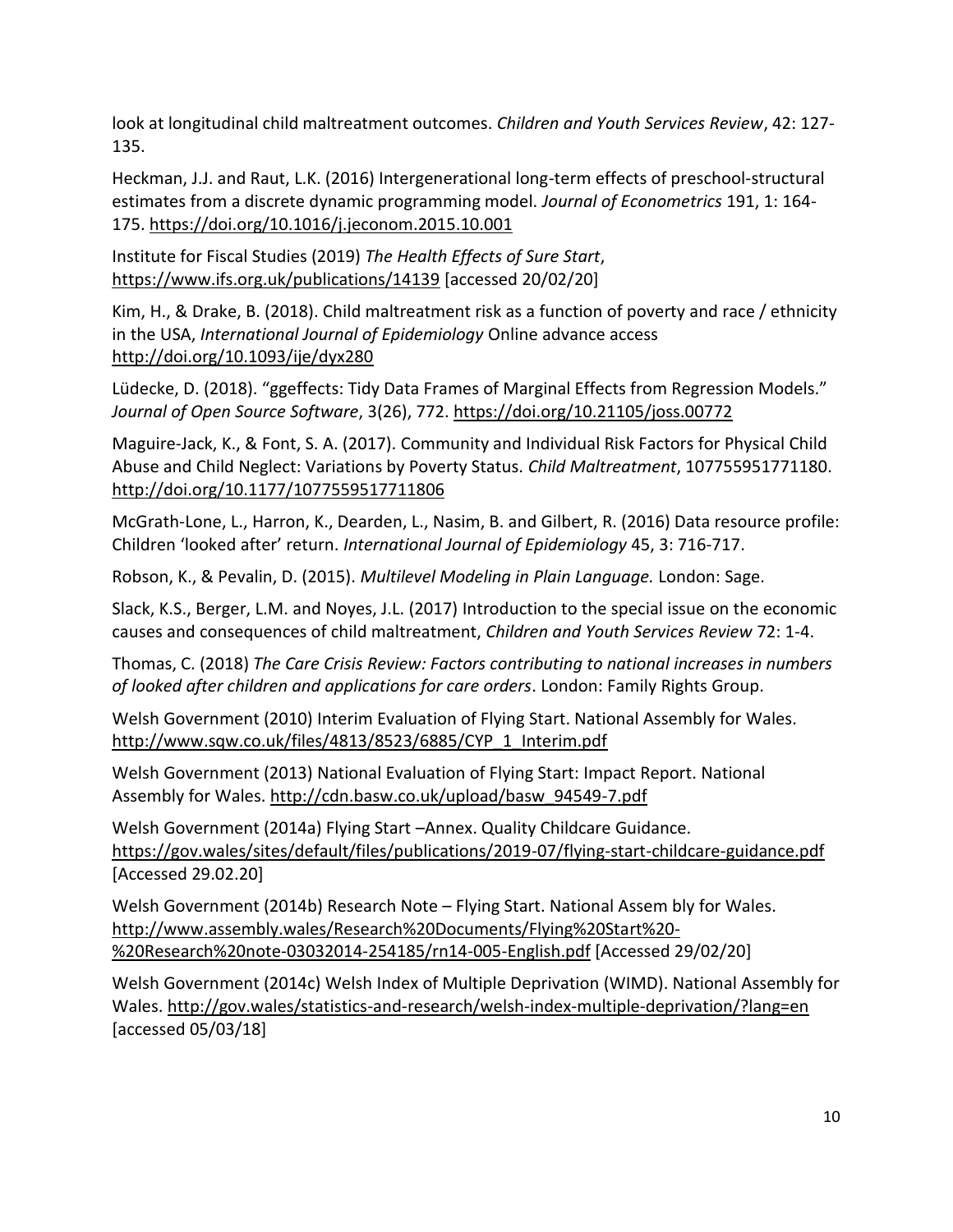Welsh Government (2016) Flying Start. National Assembly for Wales. [http://gov.wales/topics/people-and-communities/people/children-and-young](http://gov.wales/topics/people-and-communities/people/children-and-young-people/parenting-support-guidance/help/flyingstart/?lang=en)[people/parenting-support-guidance/help/flyingstart/?lang=en](http://gov.wales/topics/people-and-communities/people/children-and-young-people/parenting-support-guidance/help/flyingstart/?lang=en) [Accessed 26/06/17]

Welsh Government (2017) Flying Start Evaluation: Educational Outcomes <https://gov.wales/docs/caecd/research/2017/170208-flying-start-educational-outcomes-en.pdf> [Accessed 11/03/19]

Welsh Government (2018) National Evaluation of Flying Start Wave 3 <https://gov.wales/national-evaluation-flying-start-wave-3>

Welsh Government (2019a) Analysis of Flying Start outcomes using linked data: emerging findings. [https://gov.wales/analysis-flying-start-outcomes-using-linked-data-emerging-findings](https://gov.wales/analysis-flying-start-outcomes-using-linked-data-emerging-findings-html)[html.](https://gov.wales/analysis-flying-start-outcomes-using-linked-data-emerging-findings-html)

Welsh Government (2019b) Improving Young Lives: Our Programme for Change [https://gov.wales/sites/default/files/publications/2019-10/improving-outcomes-for-children-2](https://gov.wales/sites/default/files/publications/2019-10/improving-outcomes-for-children-2-year-plan.pdf) [year-plan.pdf](https://gov.wales/sites/default/files/publications/2019-10/improving-outcomes-for-children-2-year-plan.pdf) [accessed 29/02/20]

Wickham et al., (2019). Welcome to the *tidyverse*. *Journal of Open Source Software*, 4(43), 1686 <https://doi.org/10.21105/joss.01686>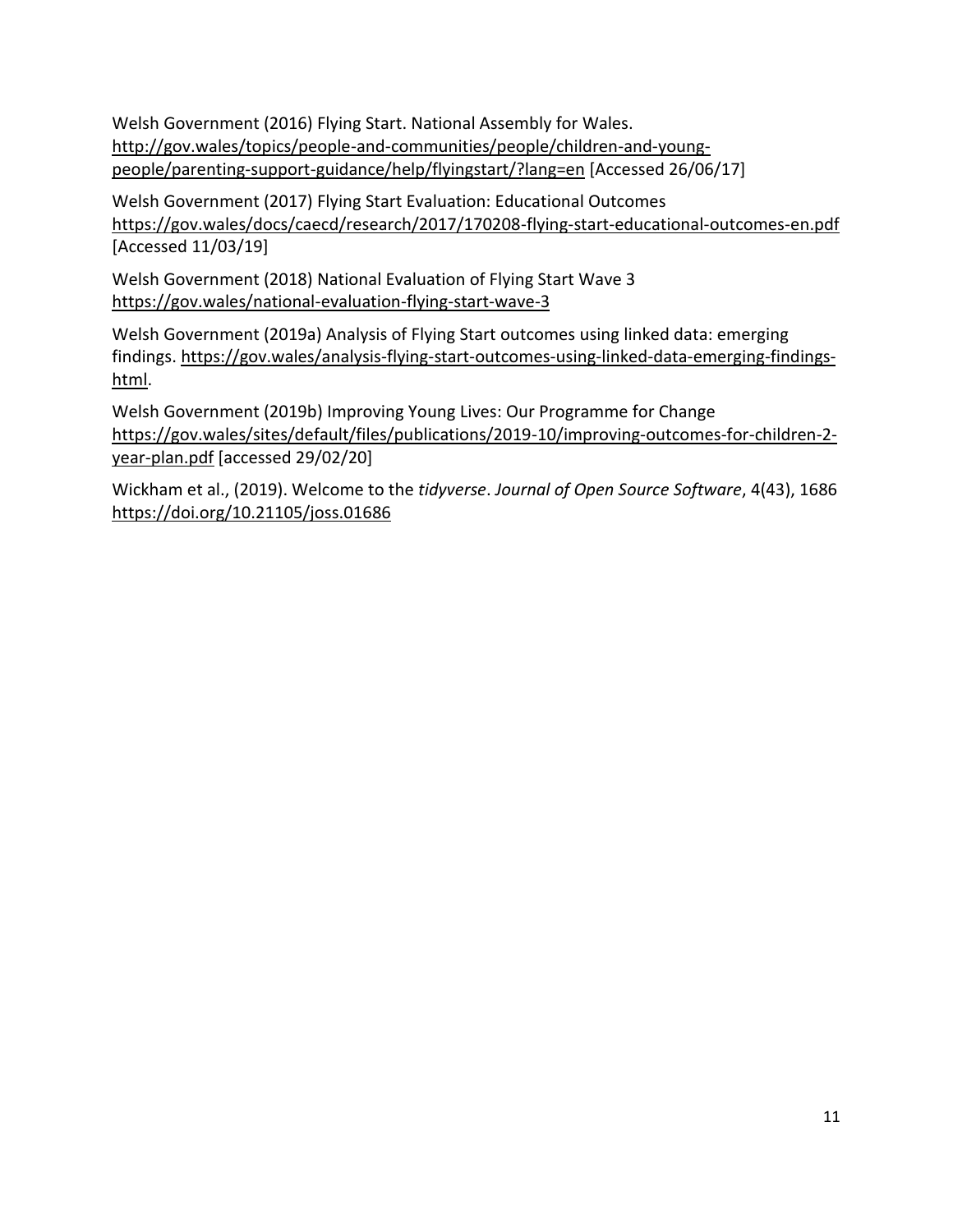

**Figure 1: Child protection and looked-after children rates for ages 0-3 in 2015, by multiple deprivation quintile (for 20 local authorities**)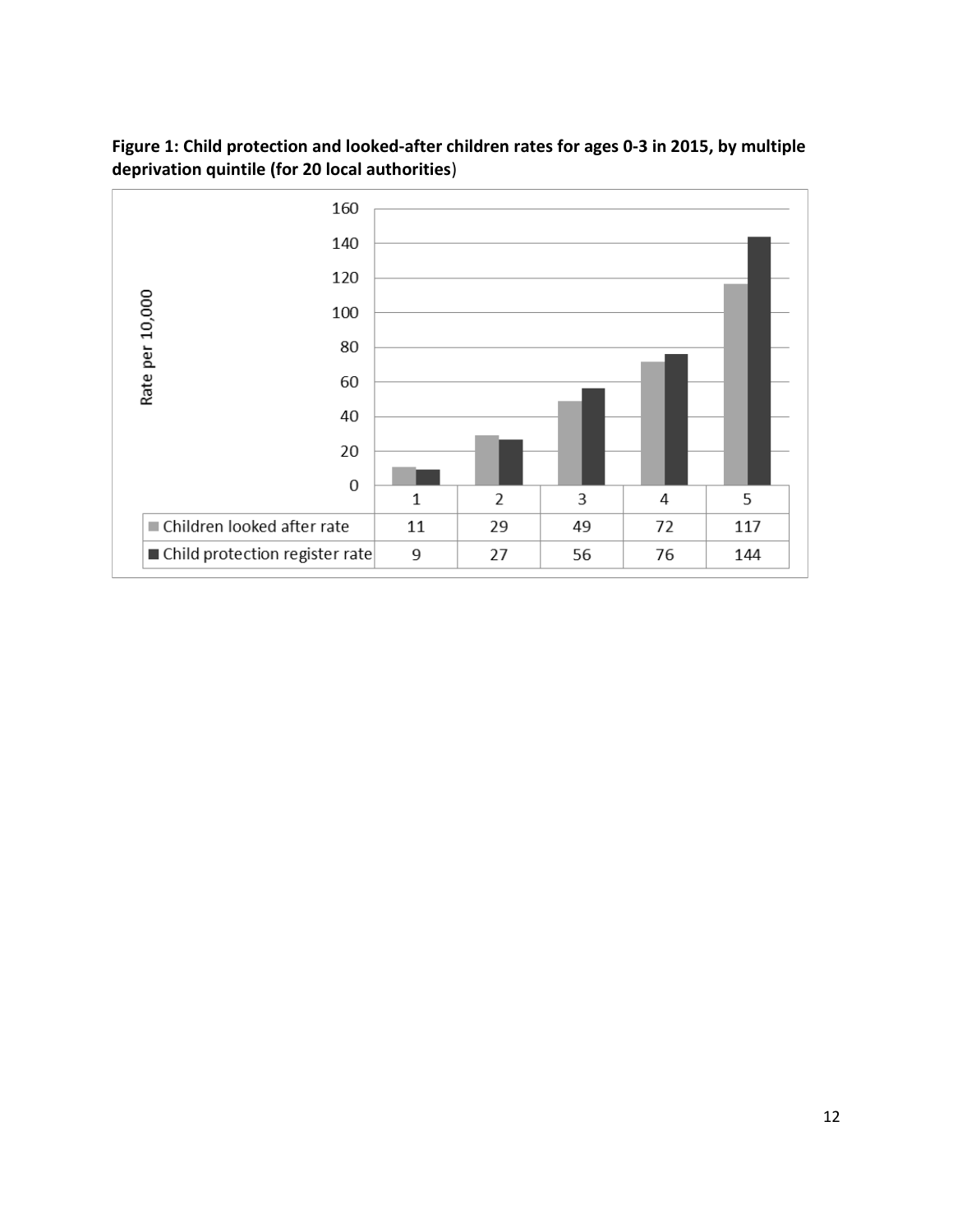

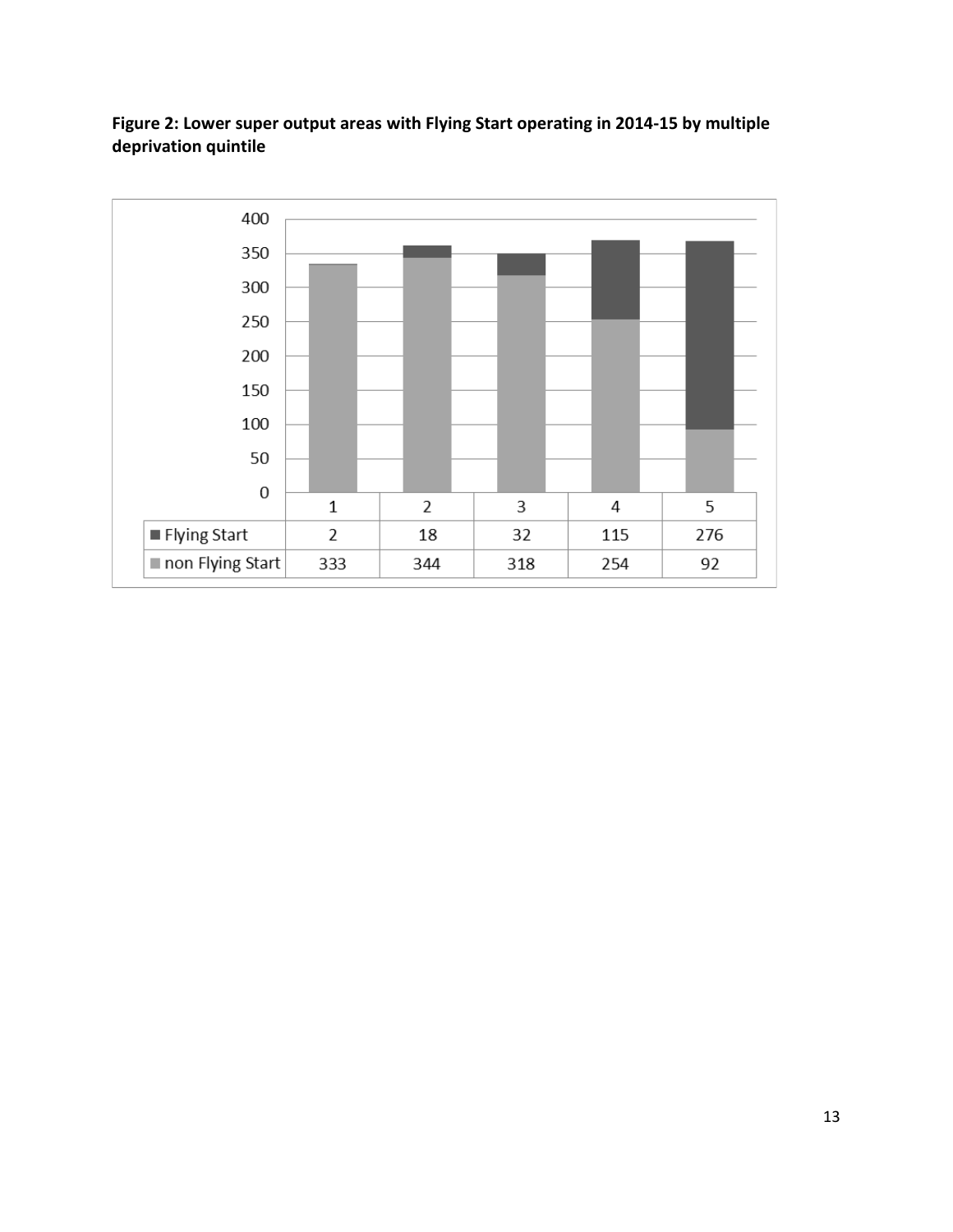

## **Figure 3: Child welfare intervention rates (aged 0-3) in Flying Start and non-Flying Start areas, by multiple deprivation quintile**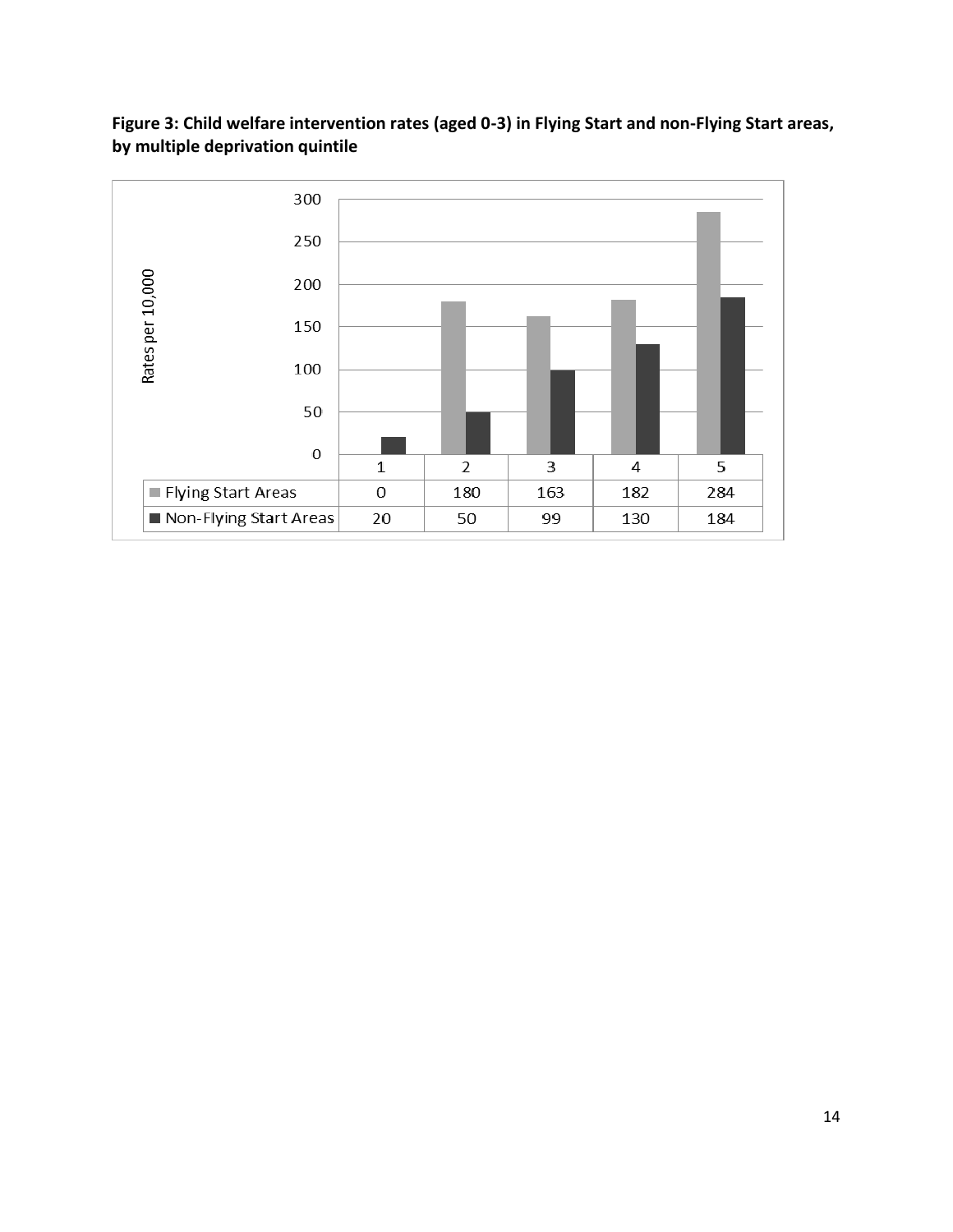

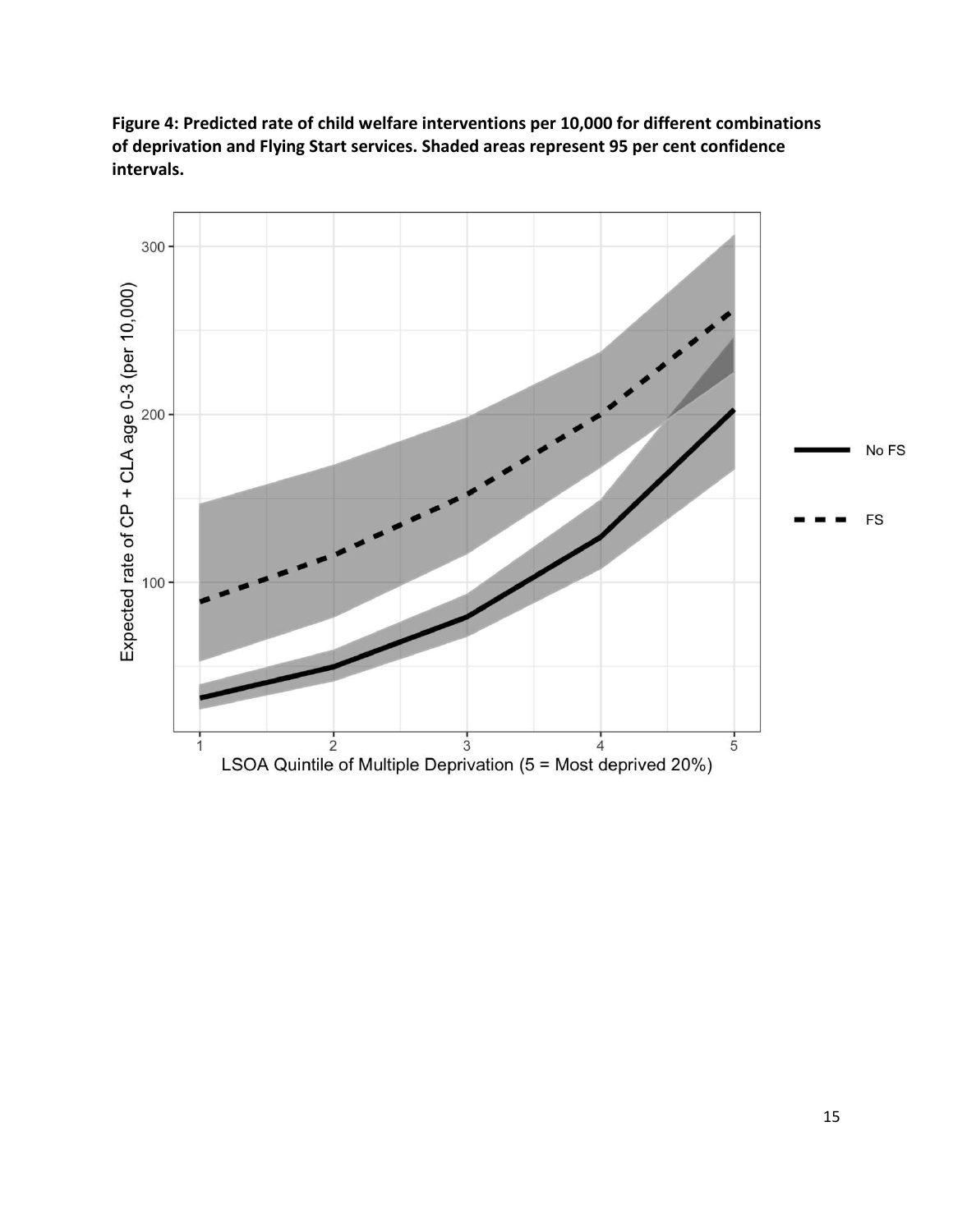|                                                                       |                        |                                                  | Multiple deprivation quintiles (5=most deprived) |       |       |       |       |  |
|-----------------------------------------------------------------------|------------------------|--------------------------------------------------|--------------------------------------------------|-------|-------|-------|-------|--|
|                                                                       |                        |                                                  |                                                  |       |       |       |       |  |
| Children<br>looked after or<br>on the child<br>protection<br>register | Flying<br><b>Start</b> | N on child protection register or looked after 0 |                                                  | 20    | 41    | 178   | 748   |  |
|                                                                       |                        | 0-3 population                                   | 125                                              | 1111  | 2521  | 9804  | 26296 |  |
|                                                                       |                        | Rate per 10,000                                  |                                                  | 180   | 163   | 182   | 284   |  |
|                                                                       | No                     | N on child protection register or looked after   | 41                                               | 110   | 230   | 251   | 151   |  |
|                                                                       | <b>Flying</b>          | 0-3 population                                   | 20257                                            | 22206 | 23253 | 19244 | 8200  |  |
|                                                                       | <b>Start</b>           | Rate per 10,000                                  | 20                                               | 50    | 99    | 130   | 184   |  |

**Table 1: Child welfare intervention rates (aged 0-3) in Flying Start and non-Flying Start areas, by multiple deprivation quintile**